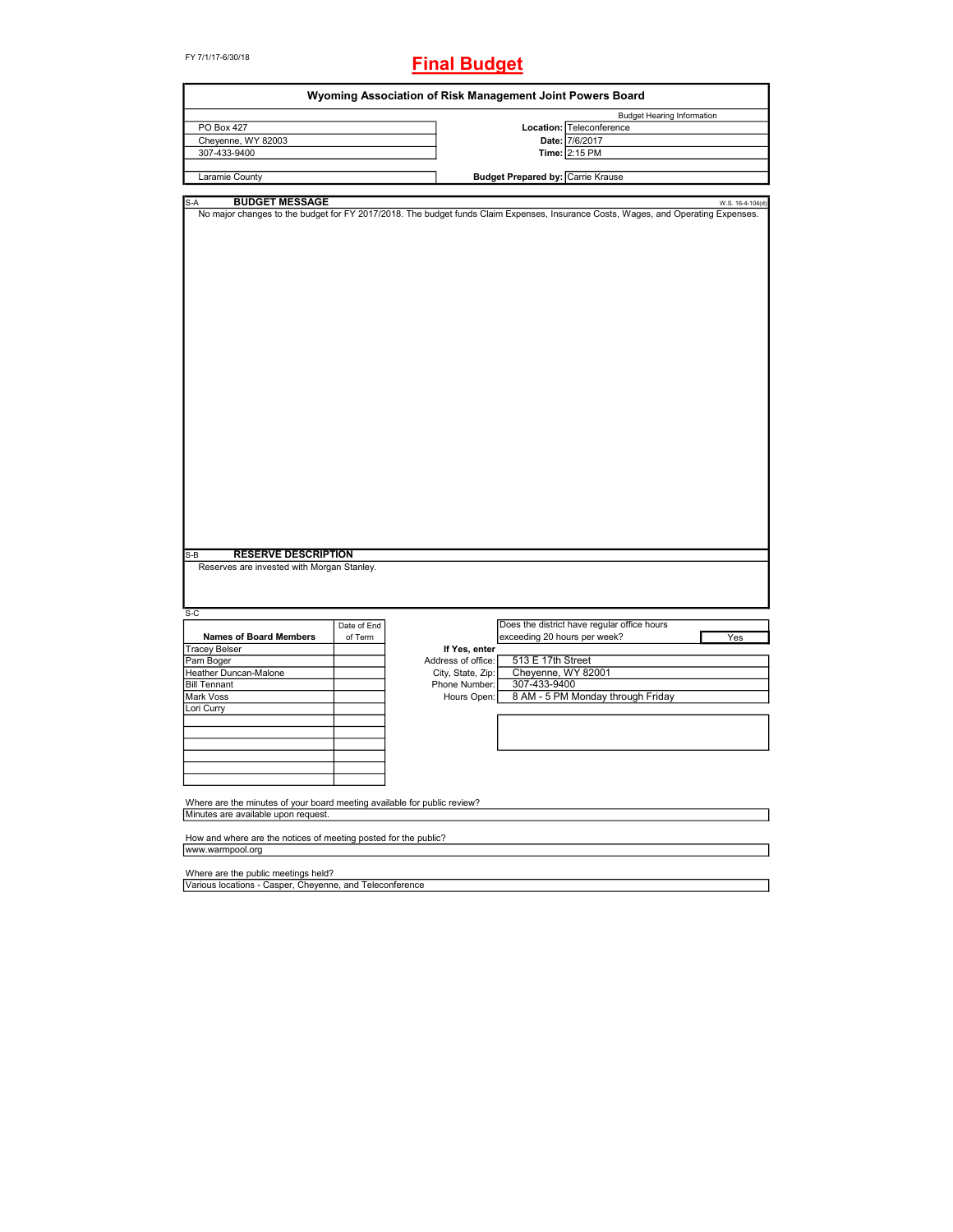## **FINAL BUDGET SUMMARY**

|       | <b>OVERVIEW</b>                                             | 2015-2016<br>Actual | 2016-2017<br>Estimated | 2017-2018<br>Proposed | Final Approval |
|-------|-------------------------------------------------------------|---------------------|------------------------|-----------------------|----------------|
|       |                                                             |                     |                        |                       |                |
| $S-1$ | <b>Total Budgeted Expenditures</b>                          | \$2,385,040         | \$2,299,725            | \$2,703,800           | \$2,703,800    |
| $S-2$ | <b>Total Principal to Pay on Debt</b>                       | \$0                 | \$0                    | \$0                   | \$0            |
| $S-3$ | <b>Total Change to Restricted Funds</b>                     | \$0                 | \$0 <sub>1</sub>       | \$0                   | \$0            |
| $S-4$ | <b>Total General Fund and Forecasted Revenues Available</b> | \$18,610,904        | \$19,193,357           | \$19,115,175          | \$19,115,175   |
| $S-5$ | Amount requested from County Commissioners                  | \$0                 | \$0                    | \$0                   | \$0            |
| $S-6$ | <b>Additional Funding Needed:</b>                           |                     |                        | \$0                   | \$0            |

|        | <b>REVENUE SUMMARY</b>                                                          | 2015-2016<br>Actual | 2016-2017<br>Estimated                                    | 2017-2018<br>Proposed | Final Approval        |  |
|--------|---------------------------------------------------------------------------------|---------------------|-----------------------------------------------------------|-----------------------|-----------------------|--|
|        |                                                                                 |                     |                                                           |                       |                       |  |
| $S-7$  | <b>Operating Revenues</b>                                                       | \$2,023,260         | \$2,055,550                                               | \$2,177,800           | \$2,177,800           |  |
| $S-8$  | Tax levy (From the County Treasurer)                                            | \$0                 | \$0                                                       | \$0                   | \$0                   |  |
| $S-9$  | <b>Government Support</b>                                                       | \$0                 | \$0                                                       | \$0                   | \$0                   |  |
| $S-10$ | <b>Grants</b>                                                                   | \$0                 | \$0                                                       | \$0                   | \$0                   |  |
| $S-11$ | Other County Support (Not from Co. Treas.)                                      | \$0                 | \$0                                                       | \$0                   | \$0                   |  |
| $S-12$ | <b>Miscellaneous</b>                                                            | \$691,401           | \$272,958                                                 | \$526,000             | \$526,000             |  |
| $S-13$ | <b>Other Forecasted Revenue</b>                                                 | \$0                 | \$0                                                       | \$0                   | \$0                   |  |
| $S-14$ | <b>Total Revenue</b>                                                            | \$2.714.661         | \$2,328,508                                               | \$2,703,800           | \$2,703,800           |  |
|        | FY 7/1/17-6/30/18                                                               |                     | Wyoming Association of Risk Management Joint Powers Board |                       |                       |  |
|        | <b>EXPENDITURE SUMMARY</b>                                                      | 2015-2016<br>Actual | 2016-2017<br>Estimated                                    | 2017-2018<br>Proposed | Final Approval        |  |
|        |                                                                                 |                     |                                                           |                       |                       |  |
| $S-15$ | Capital Outlay                                                                  | \$1.764             | \$0                                                       | \$10,000              | \$10,000              |  |
| $S-16$ | <b>Interest and Fees On Debt</b>                                                | \$0                 | \$0                                                       | \$0                   | \$0                   |  |
| $S-17$ | Administration                                                                  | \$235,095           | \$273,644                                                 | \$359,910             | \$359,910             |  |
| $S-18$ | <b>Operations</b>                                                               | \$579.570           | \$494.227                                                 | \$592.700             | \$592.700             |  |
| $S-19$ | <b>Indirect Costs</b>                                                           | \$1,568,611         | \$1,531,854                                               | \$1,741,190           | \$1,741,190           |  |
| $S-20$ | <b>Total Expenditures</b>                                                       | \$2,385,040         | \$2,299,725                                               | \$2,703,800           | \$2,703,800           |  |
|        | <b>DEBT SUMMARY</b>                                                             | 2015-2016<br>Actual | 2016-2017<br>Estimated                                    | 2017-2018<br>Proposed | Final Approval        |  |
| $S-21$ | <b>Principal Paid on Debt</b>                                                   | \$0                 | \$0                                                       | \$0                   | \$0                   |  |
|        | <b>CASH AND INVESTMENTS</b>                                                     | 2015-2016<br>Actual | 2016-2017<br>Estimated                                    | 2017-2018<br>Proposed | <b>Final Approval</b> |  |
| $S-22$ | <b>TOTAL GENERAL FUNDS</b>                                                      | \$15,896,243        | \$16,864,849                                              | \$16,411,375          | \$16,411,375          |  |
| $S-23$ | <b>Summary of Reserve Funds</b><br><b>Beginning Balance in Reserve Accounts</b> |                     |                                                           |                       |                       |  |
| $S-24$ | a. Depreciation Reserve                                                         | \$0                 | \$0                                                       | \$0                   | \$0                   |  |
| $S-25$ | b. Other Reserve                                                                | \$0                 | \$0                                                       | \$0                   | \$0                   |  |
| $S-26$ | c. Emergency Reserve (Cash)                                                     | \$0                 | \$0                                                       | \$0                   | \$0                   |  |
|        | Total Reserves (a+b+c)                                                          | \$0                 | \$0                                                       | \$0                   | \$0                   |  |
|        |                                                                                 |                     |                                                           |                       |                       |  |

| $S-27$ | Amount to be added                   |     |     |     |     |
|--------|--------------------------------------|-----|-----|-----|-----|
| $S-28$ | a. Depreciation Reserve              | \$0 |     | \$0 | \$0 |
| $S-29$ | b. Other Reserve                     | \$C |     | \$0 | \$0 |
| $S-30$ | c. Emergency Reserve (Cash)          | \$0 |     | \$0 | \$0 |
|        | Total to be added (a+b+c)            | \$0 |     | \$0 | \$0 |
|        |                                      |     |     |     |     |
| $S-31$ | Subtotal                             | \$0 |     | \$0 | \$0 |
| $S-32$ | Less Total to be spent               | \$0 |     | \$0 | \$0 |
| $S-33$ | TOTAL RESERVES AT END OF FISCAL YEAR | \$0 | \$0 | \$0 | \$0 |

*Budget Officer / District Official (if not same as "Submitted by")*

7/6/2017 Joseph Constantino Date adopted by Special District

*End of Summary*

Cheyenne, WY 82003 **DISTRICT ADDRESS:** PO Box 427 **PREPARED BY:** Carrie Krause

**DISTRICT PHONE:** 307-433-9400

3/27/17 *Form approved by Wyoming Department of Audit, Public Funds Division* Prepared in compliance with the Uniform Municipal Fiscal Procedures Act (W.S. 16-4-101 through 124) as it applies.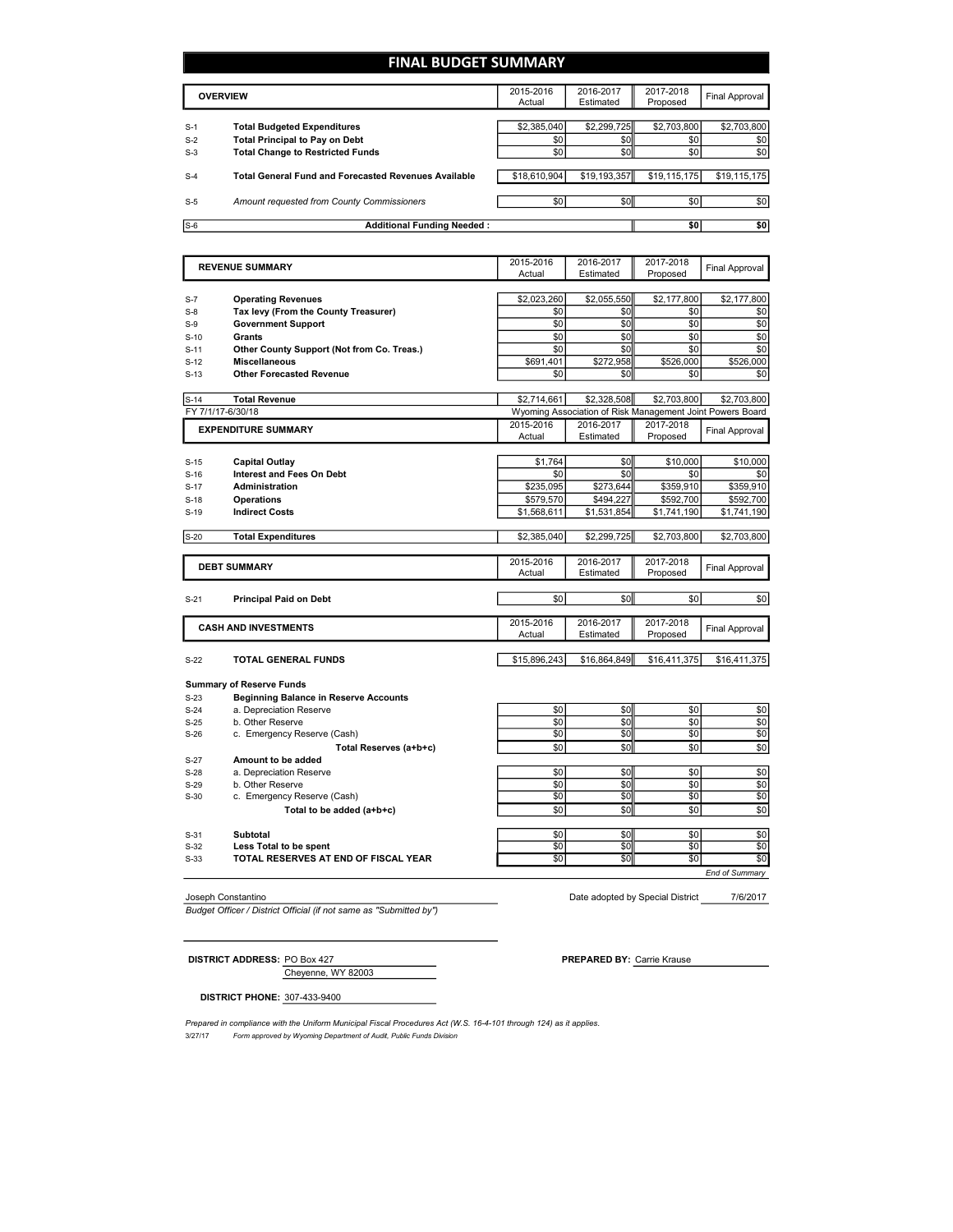# **Final Budget**

Wyoming Association of Risk Management Joint Powe **NAME OF DISTRICT/BOARD**

**FYE** 6/30/2018

|         | PROPERTY TAXES AND ASSESSMENTS                 |                     |                        |                       |                       |
|---------|------------------------------------------------|---------------------|------------------------|-----------------------|-----------------------|
|         |                                                |                     |                        |                       |                       |
|         |                                                | 2015-2016<br>Actual | 2016-2017<br>Estimated | 2017-2018<br>Proposed | <b>Final Approval</b> |
| $R-1$   | <b>Property Taxes and Assessments Received</b> |                     |                        |                       |                       |
| $R-1.1$ | Tax Levy (From the County Treasurer)           |                     |                        |                       |                       |
| $R-1.2$ | <b>Other County Support</b>                    |                     |                        |                       |                       |
|         | <b>FORECASTED REVENUE</b>                      |                     |                        |                       |                       |
|         |                                                |                     |                        |                       |                       |
|         |                                                | 2015-2016           | 2016-2017              | 2017-2018             |                       |
|         |                                                | Actual              | Estimated              | Proposed              | <b>Final Approval</b> |
| $R-2$   | <b>Revenues from Other Governments</b>         |                     |                        |                       |                       |
| $R-2.1$ | State Aid                                      |                     |                        |                       |                       |
| $R-2.2$ | Additional County Aid (non-treasurer)          |                     |                        |                       |                       |
| $R-2.3$ | City (or Town) Aid                             |                     |                        |                       |                       |
| $R-2.4$ | Other (Specify)                                |                     |                        |                       |                       |
| $R-2.5$ | <b>Total Government Support</b>                | $\overline{50}$     | \$0                    | $\sqrt{6}$            | \$0                   |
| $R-3$   | <b>Operating Revenues</b>                      |                     |                        |                       |                       |
| $R-3.1$ | <b>Customer Charges</b>                        |                     |                        |                       |                       |
| $R-3.2$ | Sales of Goods or Services                     | \$1,893,760         | \$1,940,050            | \$2,062,300           | \$2,062,300           |
| $R-3.3$ | <b>Other Assessments</b>                       | \$129,500           | \$115,500              | \$115,500             | \$115,500             |
| $R-3.4$ | <b>Total Operating Revenues</b>                | \$2,023,260         | \$2,055,550            | \$2,177,800           | \$2,177,800           |
| $R-4$   | Grants                                         |                     |                        |                       |                       |
| $R-4.1$ | <b>Direct Federal Grants</b>                   |                     |                        |                       |                       |
| $R-4.2$ | Federal Grants thru State Agencies             |                     |                        |                       |                       |
| $R-4.3$ | <b>Grants from State Agencies</b>              |                     |                        |                       |                       |
| $R-4.4$ | <b>Total Grants</b>                            | \$0                 | \$0                    | $\sqrt{6}$            | \$0                   |
| $R-5$   | <b>Miscellaneous Revenue</b>                   |                     |                        |                       |                       |
| $R-5.1$ | Interest                                       | \$385,619           | \$272,958              | \$276,000             | \$276,000             |
| $R-5.2$ | Other: Specify<br><b>Equity Use</b>            | \$305,782           | \$0                    | \$250,000             | \$250,000             |
| $R-5.3$ | Other: Additional                              |                     |                        |                       |                       |
| $R-5.4$ | <b>Total Miscellaneous</b>                     | \$691,401           | \$272,958              | \$526,000             | \$526,000             |
| $R-5.5$ | <b>Total Forecasted Revenue</b>                | \$2,714,661         | \$2,328,508            | \$2,703,800           | \$2,703,800           |
|         |                                                |                     |                        |                       |                       |
| $R-6$   | <b>Other Forecasted Revenue</b>                |                     |                        |                       |                       |
| $R-6.1$ | a. Other past due-as estimated by Co. Treas.   |                     |                        |                       |                       |
| $R-6.2$ | b. Other forecasted revenue (specify):         |                     |                        |                       |                       |
| $R-6.3$ |                                                |                     |                        |                       |                       |
| $R-6.4$ |                                                |                     |                        |                       |                       |
| $R-6.5$ |                                                |                     |                        |                       |                       |

R-6.6 **Total Other Forecasted Revenue (a+b) 12 \cdots \$0** \$0 \$0 \$0 \$0 \$0 \$0 \$0 \$0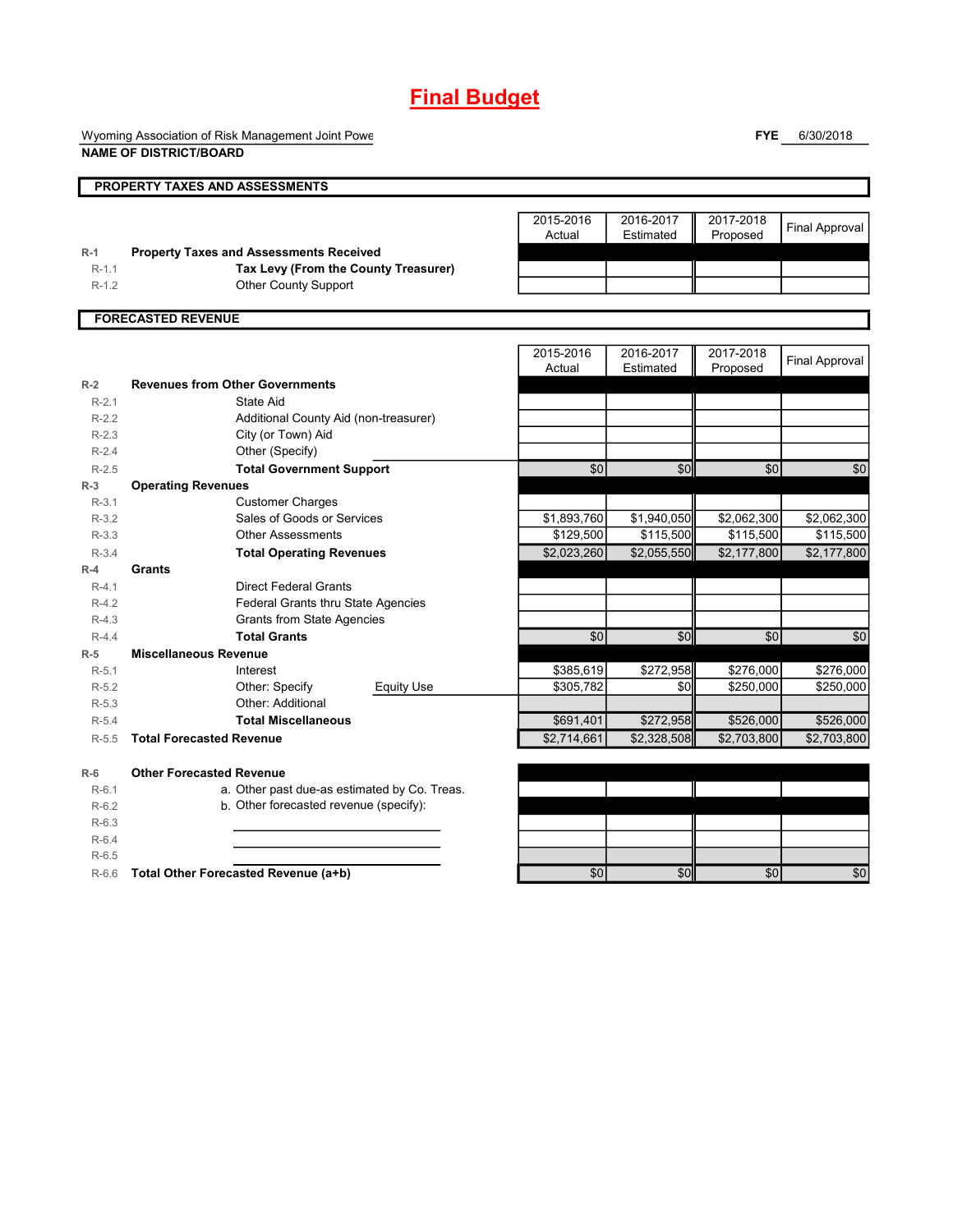# **CAPITAL OUTLAY BUDGET**

| E-1       | <b>Capital Outlay</b> |                         |
|-----------|-----------------------|-------------------------|
| $E - 1.1$ |                       | Real Property           |
| $F-12$    |                       | Vehicles                |
| $F-1.3$   |                       | <b>Office Equipment</b> |
| $F-14$    |                       | Other (Specify)         |
| $F-1.5$   |                       |                         |
| $F-16$    |                       |                         |
| $F-17$    |                       |                         |
| $F-1.8$   | TOTAL CAPITAL OUTLAY  |                         |

|         |                             |                      | 2015-2016 | 2016-2017 | 2017-2018 | Final Approval |
|---------|-----------------------------|----------------------|-----------|-----------|-----------|----------------|
|         |                             |                      | Actual    | Estimated | Proposed  |                |
|         | <b>Capital Outlay</b>       |                      |           |           |           |                |
| $E-1.1$ |                             | <b>Real Property</b> |           |           |           |                |
| $E-1.2$ |                             | Vehicles             |           |           |           |                |
| $E-1.3$ |                             | Office Equipment     | \$1,764   | \$0       | \$10,000  | \$10,000       |
| $E-1.4$ |                             | Other (Specify)      |           |           |           |                |
| $E-1.5$ |                             |                      |           |           |           |                |
| $E-1.6$ |                             |                      |           |           |           |                |
| $E-1.7$ |                             |                      |           |           |           |                |
| $E-1.8$ | <b>TOTAL CAPITAL OUTLAY</b> |                      | \$1,764   | \$0       | \$10,000  | \$10,000       |

## **ADMINISTRATION BUDGET**

| $E-2$     | <b>Personnel Services</b>            |                                   |
|-----------|--------------------------------------|-----------------------------------|
| $E - 2.1$ |                                      | Administrator                     |
| $E - 2.2$ |                                      | Secretary                         |
| $E - 2.3$ |                                      | Clerical                          |
| $E - 2.4$ |                                      | Other (Specify)                   |
| $E - 2.5$ |                                      |                                   |
| $E-2.6$   |                                      |                                   |
| $E - 2.7$ |                                      |                                   |
| $E-3$     | <b>Board Expenses</b>                |                                   |
| $E - 3.1$ |                                      | Travel                            |
| $E - 3.2$ |                                      | Mileage                           |
| $E - 3.3$ |                                      | Other (Specify)                   |
| $E - 3.4$ |                                      | Board Mtgs & Retreat              |
| $E - 3.5$ |                                      |                                   |
| $E - 3.6$ |                                      |                                   |
| $E-4$     | <b>Contractual Services</b>          |                                   |
| $E - 4.1$ |                                      | Legal                             |
| $E-4.2$   |                                      | Accounting/Auditing               |
| $E-4.3$   |                                      | Other (Specify)                   |
| $E - 4.4$ |                                      | Legal & Accounting                |
| $E-4.5$   |                                      | <b>Actuarial &amp; Consulting</b> |
| $E-4.6$   |                                      |                                   |
| F-5       | <b>Other Administrative Expenses</b> |                                   |
| $E - 5.1$ |                                      | <b>Office Supplies</b>            |
| $E - 5.2$ |                                      | Office equipment, rent & repair   |
| $E - 5.3$ |                                      | Education                         |
| $E - 5.4$ |                                      | Registrations                     |
| $E - 5.5$ |                                      | Other (Specify)                   |
| $E - 5.6$ |                                      |                                   |
| $E - 5.7$ |                                      |                                   |
| $E - 5.8$ |                                      |                                   |
| $E-6$     | <b>TOTAL ADMINISTRATION</b>          |                                   |

|           |                                      | 2015-2016<br>Actual | 2016-2017<br>Estimated | 2017-2018<br>Proposed | <b>Final Approval</b> |
|-----------|--------------------------------------|---------------------|------------------------|-----------------------|-----------------------|
| $E-2$     | <b>Personnel Services</b>            |                     |                        |                       |                       |
| $E - 2.1$ | Administrator                        |                     |                        |                       |                       |
| $E - 2.2$ | Secretary                            |                     |                        |                       |                       |
| $E - 2.3$ | Clerical                             |                     |                        |                       |                       |
| $E-2.4$   | Other (Specify)                      |                     |                        |                       |                       |
| $E-2.5$   |                                      |                     |                        |                       |                       |
| $E-2.6$   |                                      |                     |                        |                       |                       |
| $E - 2.7$ |                                      |                     |                        |                       |                       |
| $E-3$     | <b>Board Expenses</b>                |                     |                        |                       |                       |
| $E-3.1$   | Travel                               |                     |                        |                       |                       |
| $E - 3.2$ | Mileage                              |                     |                        |                       |                       |
| $E - 3.3$ | Other (Specify)                      |                     |                        |                       |                       |
| $E - 3.4$ | Board Mtgs & Retreat                 | \$6,662             | \$6,598                | \$13,000              | \$13,000              |
| $E-3.5$   |                                      |                     |                        |                       |                       |
| $E - 3.6$ |                                      |                     |                        |                       |                       |
| $E-4$     | <b>Contractual Services</b>          |                     |                        |                       |                       |
| $E-4.1$   | Legal                                |                     |                        |                       |                       |
| $E-4.2$   | Accounting/Auditing                  |                     |                        |                       |                       |
| $E - 4.3$ | Other (Specify)                      |                     |                        |                       |                       |
| $E-4.4$   | Legal & Accounting                   | \$23,510            | \$19,355               | \$33,675              | \$33,675              |
| $E-4.5$   | <b>Actuarial &amp; Consulting</b>    | \$19,267            | \$14,458               | \$32,000              | \$32,000              |
| $E-4.6$   |                                      |                     |                        |                       |                       |
| $E-5$     | <b>Other Administrative Expenses</b> |                     |                        |                       |                       |
| $E-5.1$   | Office Supplies                      |                     |                        |                       |                       |
| $E-5.2$   | Office equipment, rent & repair      |                     |                        |                       |                       |
| $E - 5.3$ | Education                            | \$185,656           | \$233,232              | \$281,235             | \$281,235             |
| $E-5.4$   | Registrations                        |                     |                        |                       |                       |
| $E-5.5$   | Other (Specify)                      |                     |                        |                       |                       |
| $E-5.6$   |                                      |                     |                        |                       |                       |
| $E-5.7$   |                                      |                     |                        |                       |                       |
| $E - 5.8$ |                                      |                     |                        |                       |                       |
| $E-6$     | <b>TOTAL ADMINISTRATION</b>          | \$235,095           | \$273,644              | \$359,910             | \$359,910             |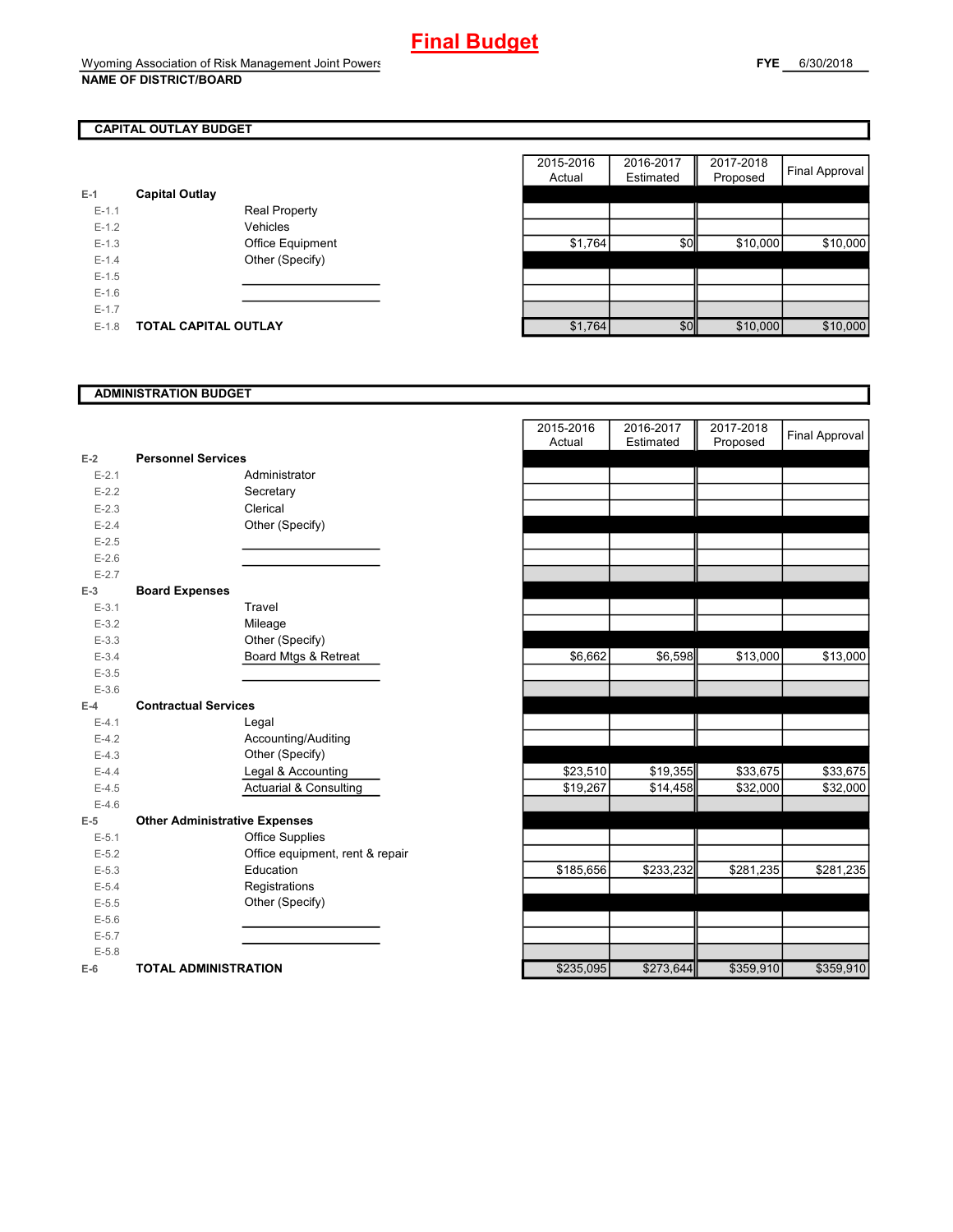# **Final Budget**

Wyoming Association of Risk Management Joint Powers

**FYE** 6/30/2018

# **OPERATIONS BUDGET**

|           |                                        |                          | $\overline{\phantom{a}}$ |
|-----------|----------------------------------------|--------------------------|--------------------------|
| $E-7$     | <b>Personnel Services</b>              |                          |                          |
| $E - 7.1$ |                                        | Wages--Operations        | \$420,833                |
| $E - 7.2$ |                                        | <b>Service Contracts</b> |                          |
| $E - 7.3$ |                                        | Other (Specify)          |                          |
| $E - 7.4$ |                                        | Pension Expense          | \$72,573                 |
| $E - 7.5$ |                                        |                          |                          |
| $E - 7.6$ |                                        |                          |                          |
| $E-8$     | <b>Travel</b>                          |                          |                          |
| $E-8.1$   | Mileage                                |                          | \$4,130                  |
| $E-8.2$   |                                        | Other (Specify)          |                          |
| $E-8.3$   |                                        |                          |                          |
| $E - 8.4$ |                                        |                          |                          |
| $E-8.5$   |                                        |                          |                          |
| $E-9$     | <b>Operating supplies (List)</b>       |                          |                          |
| $E-9.1$   |                                        | Office Expense           | \$44,900                 |
| $E-9.2$   |                                        |                          |                          |
| $E-9.3$   |                                        |                          |                          |
| $E-9.4$   |                                        |                          |                          |
| $E-9.5$   |                                        |                          |                          |
| $E-10$    | <b>Program Services (List)</b>         |                          |                          |
| $E-10.1$  |                                        |                          |                          |
| $E-10.2$  |                                        |                          |                          |
| $E-10.3$  |                                        |                          |                          |
| $E-10.4$  |                                        |                          |                          |
| $E-10.5$  |                                        |                          |                          |
| $E-11$    | <b>Contractual Arrangements (List)</b> |                          |                          |
| $E-11.1$  |                                        |                          |                          |
| $E-11.2$  |                                        |                          |                          |
| $E-11.3$  |                                        |                          |                          |
| $E-11.4$  |                                        |                          |                          |
| $E-11.5$  |                                        |                          |                          |
| $E-12$    | <b>Other operations (Specify)</b>      |                          |                          |
| $E-12.1$  |                                        |                          |                          |
| $E-12.2$  |                                        | Telephone & Utilities    | \$6,898                  |
| $E-12.3$  |                                        | Misc Office & Repairs    | \$30,236                 |
| $E-12.4$  |                                        |                          |                          |
| $E-12.5$  |                                        |                          |                          |
| $E-13$    | <b>TOTAL OPERATIONS</b>                |                          | \$579,570                |

|                |                                        | 2015-2016<br>2017-2018<br>2016-2017 | <b>Final Approval</b> |
|----------------|----------------------------------------|-------------------------------------|-----------------------|
|                |                                        | Actual<br>Estimated<br>Proposed     |                       |
| $\overline{7}$ | <b>Personnel Services</b>              |                                     |                       |
| $E - 7.1$      | Wages--Operations                      | \$420,833<br>\$435,710<br>\$467,000 | \$467,000             |
| $E - 7.2$      | Service Contracts                      |                                     |                       |
| $E - 7.3$      | Other (Specify)                        |                                     |                       |
| $E - 7.4$      | Pension Expense                        | \$72,573                            |                       |
| $E - 7.5$      |                                        |                                     |                       |
| $E - 7.6$      |                                        |                                     |                       |
| 8              | <b>Travel</b>                          |                                     |                       |
| $E-8.1$        | Mileage                                | \$4,130<br>\$2,539<br>\$15,000      | \$15,000              |
| $E-8.2$        | Other (Specify)                        |                                     |                       |
| $E-8.3$        |                                        |                                     |                       |
| $E - 8.4$      |                                        |                                     |                       |
| $E-8.5$        |                                        |                                     |                       |
| 9              | <b>Operating supplies (List)</b>       |                                     |                       |
| $E-9.1$        | Office Expense                         | \$44,900<br>\$50,092<br>\$81,500    | \$81,500              |
| $E-9.2$        |                                        |                                     |                       |
| $E-9.3$        |                                        |                                     |                       |
| $E - 9.4$      |                                        |                                     |                       |
| $E-9.5$        |                                        |                                     |                       |
| 10             | <b>Program Services (List)</b>         |                                     |                       |
| $E-10.1$       |                                        |                                     |                       |
| $E-10.2$       |                                        |                                     |                       |
| $E-10.3$       |                                        |                                     |                       |
| $E-10.4$       |                                        |                                     |                       |
| $E-10.5$       |                                        |                                     |                       |
| $11 -$         | <b>Contractual Arrangements (List)</b> |                                     |                       |
| $E-11.1$       |                                        |                                     |                       |
| $E-11.2$       |                                        |                                     |                       |
| $E-11.3$       |                                        |                                     |                       |
| $E-11.4$       |                                        |                                     |                       |
| $E-11.5$       |                                        |                                     |                       |
| 12             | <b>Other operations (Specify)</b>      |                                     |                       |
| $E-12.1$       |                                        |                                     |                       |
| $E-12.2$       | Telephone & Utilities                  | \$6,898<br>\$5,886<br>\$9,000       | \$9,000               |
| $E-12.3$       | Misc Office & Repairs                  | \$30,236<br>\$20,200                | \$20,200              |
| $E-12.4$       |                                        |                                     |                       |
| $E-12.5$       |                                        |                                     |                       |
| 13             | <b>TOTAL OPERATIONS</b>                | \$494 227<br>\$579.570<br>\$592 700 | \$592 700             |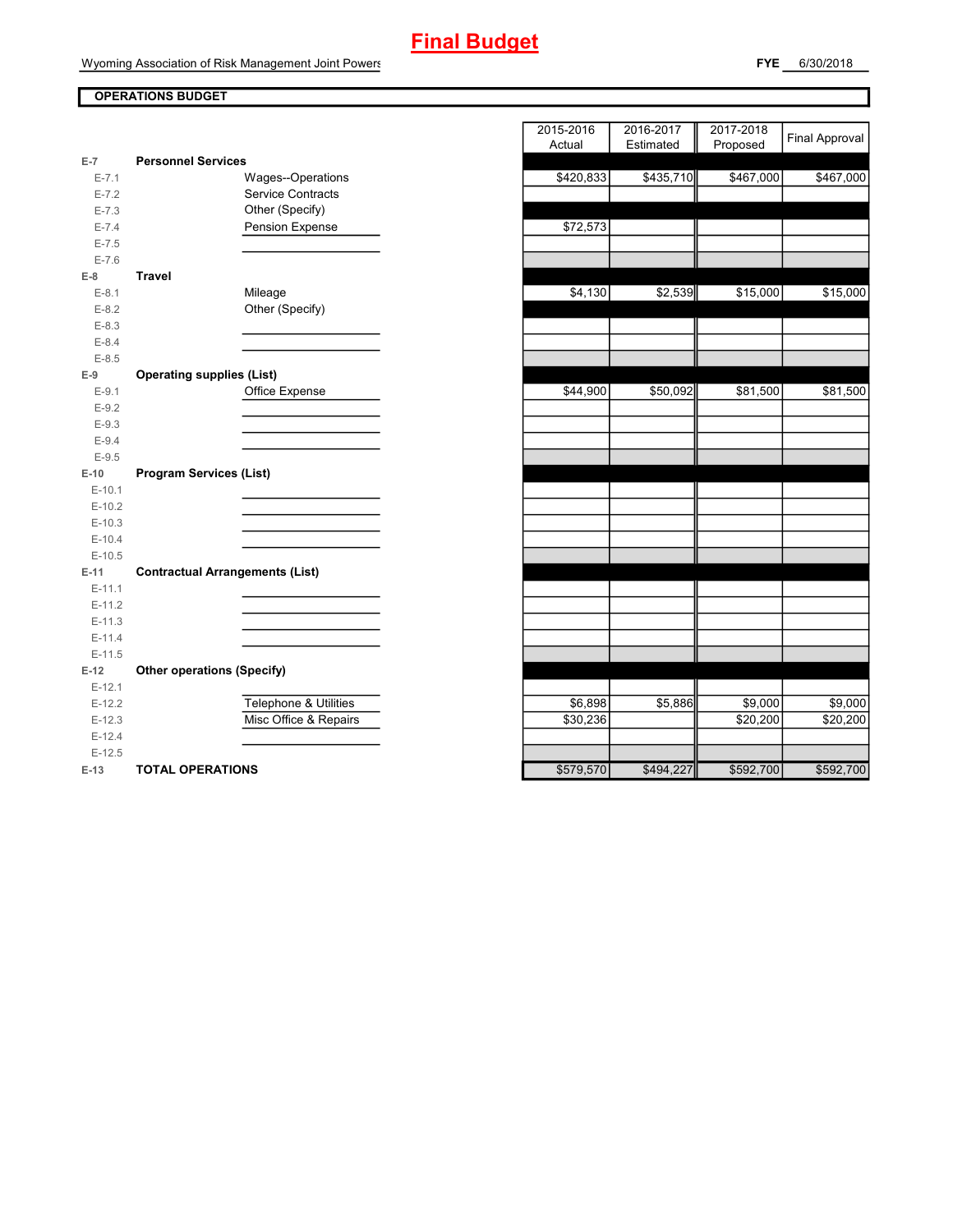# **Final Budget**

Wyoming Association of Risk Management Joint Powers

# **INDIRECT COSTS BUDGET**

| E-14     | Insurance                     |
|----------|-------------------------------|
| $F-141$  | Liability                     |
| $E-14.2$ | <b>Buildings and vehicles</b> |
| $E-14.3$ | Equipment                     |
| $F-144$  | Other (Specify)               |
| $E-14.5$ | <b>Claims Expenses</b>        |
| $E-14.6$ |                               |
| $F-147$  |                               |
| $E-15$   | Indirect payroll costs:       |
| $E-15.1$ | FICA (Social Security) taxes  |
| $E-15.2$ | Workers Compensation          |
| $F-15.3$ | Unemployment Taxes            |
| $E-15.4$ | Retirement                    |
| $E-15.5$ | Health Insurance              |
| $F-156$  | Other (Specify)               |
| $E-15.7$ |                               |
| $E-15.8$ |                               |
| $E-15.9$ |                               |
| $E-16$   | <b>Depreciation Expenses</b>  |
| $E-17$   | <b>TOTAL INDIRECT COSTS</b>   |

|          |                               | 2015-2016<br>Actual | 2016-2017<br>Estimated | 2017-2018<br>Proposed | Final Approval |
|----------|-------------------------------|---------------------|------------------------|-----------------------|----------------|
| $E-14$   | Insurance                     |                     |                        |                       |                |
| $E-14.1$ | Liability                     | \$326,672           | \$320,234              | \$360,190             | \$360,190      |
| $E-14.2$ | <b>Buildings and vehicles</b> |                     |                        |                       |                |
| $E-14.3$ | Equipment                     |                     |                        |                       |                |
| $E-14.4$ | Other (Specify)               |                     |                        |                       |                |
| $E-14.5$ | <b>Claims Expenses</b>        | \$1,231,643         | \$1,201,324            | \$1,370,000           | \$1,370,000    |
| $E-14.6$ |                               |                     |                        |                       |                |
| $E-14.7$ |                               |                     |                        |                       |                |
| $E-15$   | Indirect payroll costs:       |                     |                        |                       |                |
| $E-15.1$ | FICA (Social Security) taxes  |                     |                        |                       |                |
| $E-15.2$ | <b>Workers Compensation</b>   |                     |                        |                       |                |
| $E-15.3$ | <b>Unemployment Taxes</b>     |                     |                        |                       |                |
| $E-15.4$ | Retirement                    |                     |                        |                       |                |
| $E-15.5$ | Health Insurance              |                     |                        |                       |                |
| $E-15.6$ | Other (Specify)               |                     |                        |                       |                |
| $E-15.7$ |                               |                     |                        |                       |                |
| $E-15.8$ |                               |                     |                        |                       |                |
| $E-15.9$ |                               |                     |                        |                       |                |
| $E-16$   | <b>Depreciation Expenses</b>  | \$10,296            | \$10,296               | \$11,000              | \$11,000       |
| E-17     | <b>TOTAL INDIRECT COSTS</b>   | \$1,568,611         | \$1,531,854            | \$1,741,190           | \$1,741,190    |
|          |                               |                     |                        |                       |                |

### **DEBT SERVICE BUDGET**

|         |                           | 2015-2016 | 2016-2017 | 2017-2018 |                       |
|---------|---------------------------|-----------|-----------|-----------|-----------------------|
|         |                           | Actual    | Estimated | Proposed  | <b>Final Approval</b> |
| $D-1$   | <b>Debt Service</b>       |           |           |           |                       |
| $D-1.1$ | Principal                 |           |           |           |                       |
| $D-1.2$ | Interest                  |           |           |           |                       |
| $D-1.3$ | Fees                      |           |           |           |                       |
| $D-2$   | <b>TOTAL DEBT SERVICE</b> | \$0       | \$0       | \$0       | \$0                   |